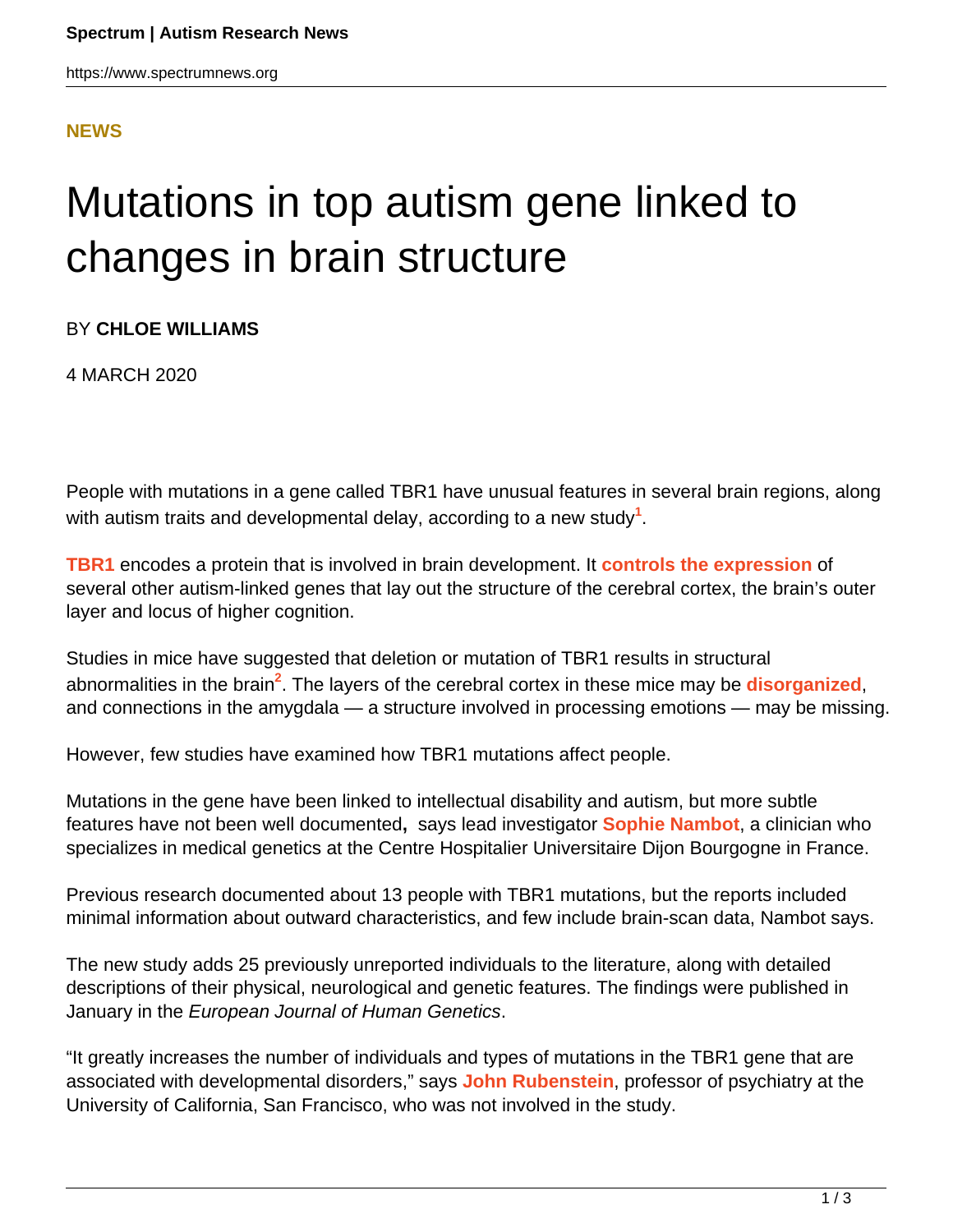## **Brain differences:**

Nambot's team identified people with TBR1 mutations by contacting national and international health networks, such as **[GeneMatcher](https://genematcher.org/)** and **[DECIPHER](https://decipher.sanger.ac.uk/)**. They ultimately recruited 25 people, ranging in age from 2 to 29 years, at 22 sites.

Scientists at the centers gathered information about these individuals' development and autism traits, such as communication difficulties, lack of eye contact and **[restricted interests](https://www.spectrumnews.org/news/repetitive-behaviors-and-stimming-in-autism-explained/)**.

All 25 have intellectual disability or moderate-to-severe developmental delays; 19 show autism traits.

The researchers also scanned the individuals' genomes to identify small and large mutations in TBR1. Combining their data with those from previous studies, the team identified 29 different singlenucleotide variants.

Magnetic resonance images from seven of the people revealed previously unidentified structural differences in their brains, Nambot says. These differences are in the cerebral cortex; the anterior commissure, a neuronal tract that connects the two hemispheres of the brain; and the hippocampus, an area involved in learning and memory.

In two of the people, the ridges in the cerebral cortex are unusually broad and thick, and in three people, the hippocampus is malformed.

"The hippocampal problems are very likely to affect learning and memory," says **[Robert Hevner](https://www.spectrumnews.org/author/roberthevner/)**, director of neuropathology at the University of California, San Diego. The findings may explain why people with TBR1 mutations have developmental delays, he says. They also support prior studies suggesting that TBR1 affects a type of cell that helps organize the cortex and the hippocampus during fetal development.

Notably, in all seven people, the anterior commissure is thin or absent.

Research in mice demonstrates a similar phenomenon, says **[Yi-Ping Hsueh](http://www.imb.sinica.edu.tw/~hsueh/index.html)**, distinguished research fellow in neuroscience at the Institute of Molecular Biology in Taiwan, who was not involved in the new study. In 2014, Hsueh's team found the anterior commissure to be partially missing in mice lacking one copy of TBR1, resulting in social and cognitive problems**<sup>2</sup>** .

Unlike mouse studies, however, the new study does not quantify volume differences in brain structures, which makes it difficult to gauge what should be considered atypical, Hsueh says.

The researchers caution that their sample is small, especially given the range of TBR1 mutations present. Still, they say, their findings may help scientists classify genetic subtypes of autism.